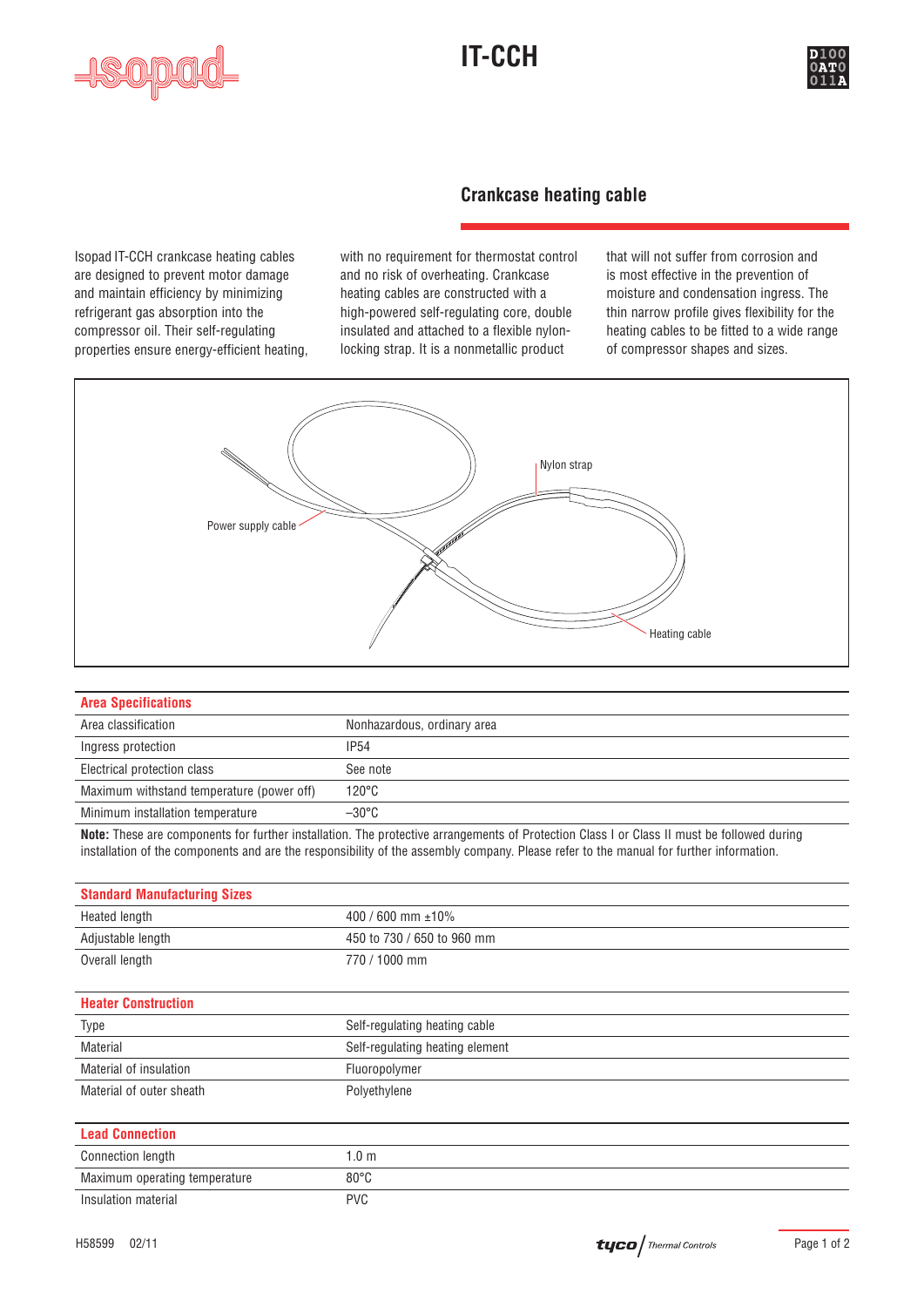### IT-CCH

| <b>Technical Data</b>         |                 |  |
|-------------------------------|-----------------|--|
| Frequency                     | 50-60 Hz        |  |
| Nominal operating voltage     | 240 Vac         |  |
| Nominal power                 | 24 / 36 W       |  |
| Maximum operating temperature | $120^{\circ}$ C |  |

### **Ordering Information**

| Part number | Length $(1)$<br>(m) | Nominal power $(2)$<br>(W) | Nominal voltage<br>(Vac) |
|-------------|---------------------|----------------------------|--------------------------|
| 931302-000  | J.4                 | 24                         | 240                      |
| 504756-000  | 0.6                 | 36                         | 240                      |

(1) Tolerances <2000 mm ± (1% + 50 mm)

>2000 mm ± (2% + 100 mm)

(2) Tolerances ±10%